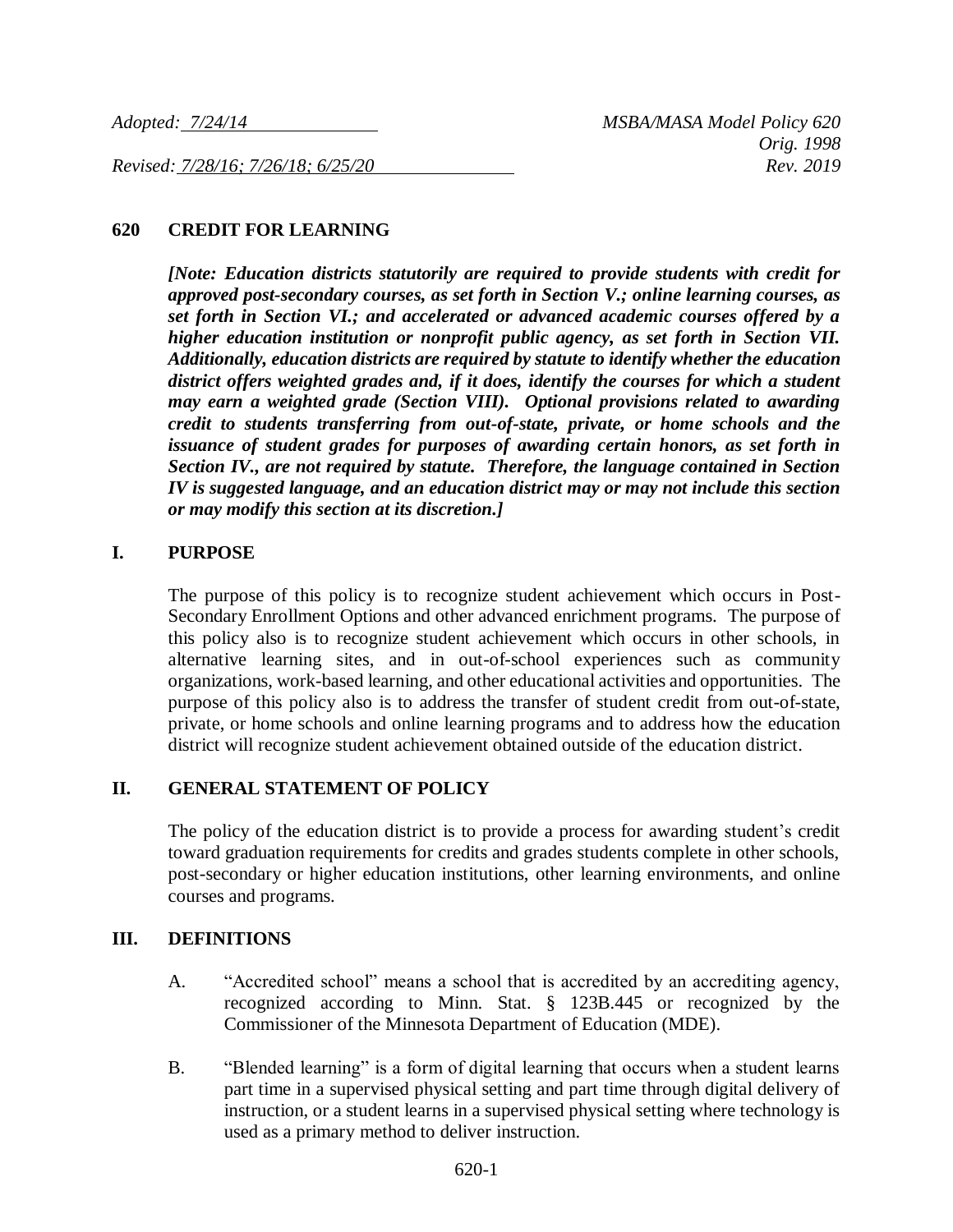- C. "Commissioner" means the Commissioner of MDE.
- D. "Digital learning" is learning facilitated by technology that offers students an element of control over the time, place, path, or pace of their learning and includes blended and online learning.
- E. "Eligible institution" means a Minnesota public post-secondary institution, a private, nonprofit two-year trade and technical school granting associate degrees, an opportunities industrialization center accredited by an accreditor recognized by the United States Department of Education, or a private, residential, two-year or four-year, liberal arts, degree-granting college or university located in Minnesota.
- F. "Nonpublic school" is a private school or home school in which a child is provided instruction in compliance with the Minnesota compulsory attendance laws.
- G. "Online learning" is a form of digital learning delivered by an approved online learning provider.
- H. "Online learning provider" is an education district, an intermediate education district, an organization of two or more education districts operating under a joint powers agreement, or a charter school located in Minnesota that provides online learning to students and is approved by MDE to provide online learning courses.
- I. "Weighted grade" is a letter or numerical grade that is assigned a numerical advantage when calculating the grade point average.

## **IV. TRANSFER OF CREDIT FROM OTHER SCHOOLS**

- A. Transfer of Academic Requirements from Other Minnesota Public Secondary Schools
	- 1. The education district will accept and transfer secondary credits and grades awarded to a student from another Minnesota public secondary school upon presentation of a certified transcript from the transferring public secondary school evidencing the course taken and the grade and credit awarded.
	- 2. Credits and grades awarded from another Minnesota public secondary school may be used to compute honor roll and/or class rank if a student has earned at least *[insert number]* credits from the education district.
- B. Transfer of Academic Requirements from Other Schools
	- 1. The education district will accept secondary credits and grades awarded to a student for courses successfully completed at a public school outside of Minnesota or an accredited nonpublic school upon presentation of a certified transcript from the transferring public school in another state or nonpublic school evidencing the course taken and the grade and credit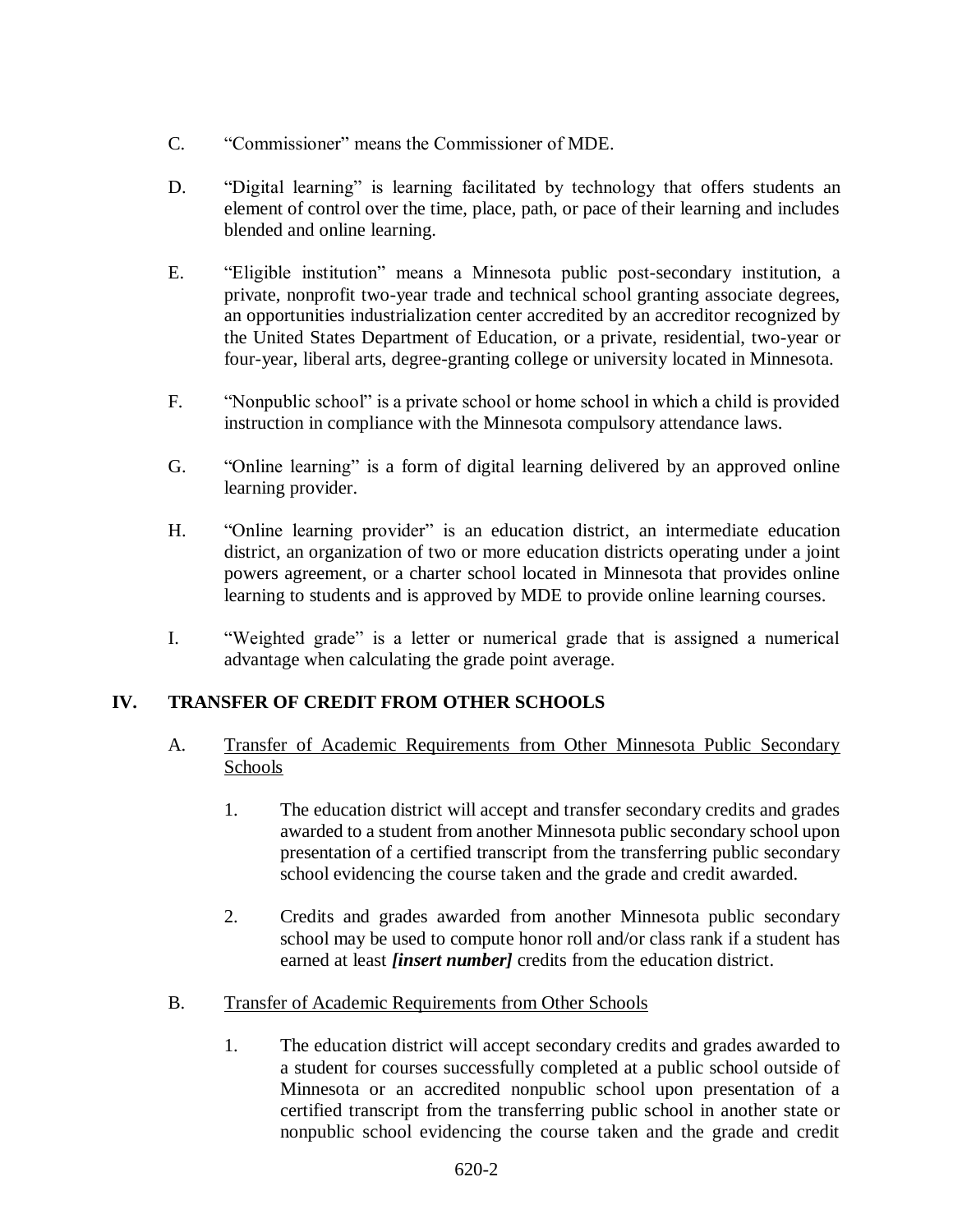awarded.

- a. When a determination is made that the content of the course aligns directly with education district graduation requirements, the student will be awarded commensurate credits and grades.
- b. Commensurate credits and grades awarded from an accredited nonpublic school or public school in another state may be used to compute honor roll and/or class rank if a student has earned at least *[insert number]* credits from the education district.
- c. In the event the content of a course taken at an accredited nonpublic school or public school in another state does not fully align with the content of the education district's high school graduation requirements but is comparable to elective credits offered by the education district for graduation, the student may be provided elective credit applied toward graduation requirements. Credit that does not fully align with the education district's high school graduation requirements will not be used to compute honor roll and/or class rank.
- d. If no comparable course is offered by the education district for which high school graduation credit would be provided, no credit will be provided to the student.
- 2. Students transferring from a non-accredited, nonpublic school shall receive credit from the education district upon presentation of a transcript or other documentation evidencing the course taken and grade and credit awarded.
	- a. Students will be required to provide copies of course descriptions, syllabi, or work samples for determination of appropriate credit. In addition, students also may be asked to provide interviews/conferences with the student and/or student's parent and/or former administrator or teacher; review of a record of the student's entire curriculum at the nonpublic school; and review of the student's complete record of academic achievement.
	- b. Where the education district determines that a course completed by a student at a non-accredited, nonpublic school is commensurate with education district graduation requirements, credit shall be awarded, but the grade shall be "P" (pass).
	- c. In the event the content of a course taken at an non-accredited, nonpublic school does not fully align with the content of the education district's high school graduation requirements but is comparable to elective credits offered by the education district for graduation, the student may be provided elective credit applied toward graduation requirements.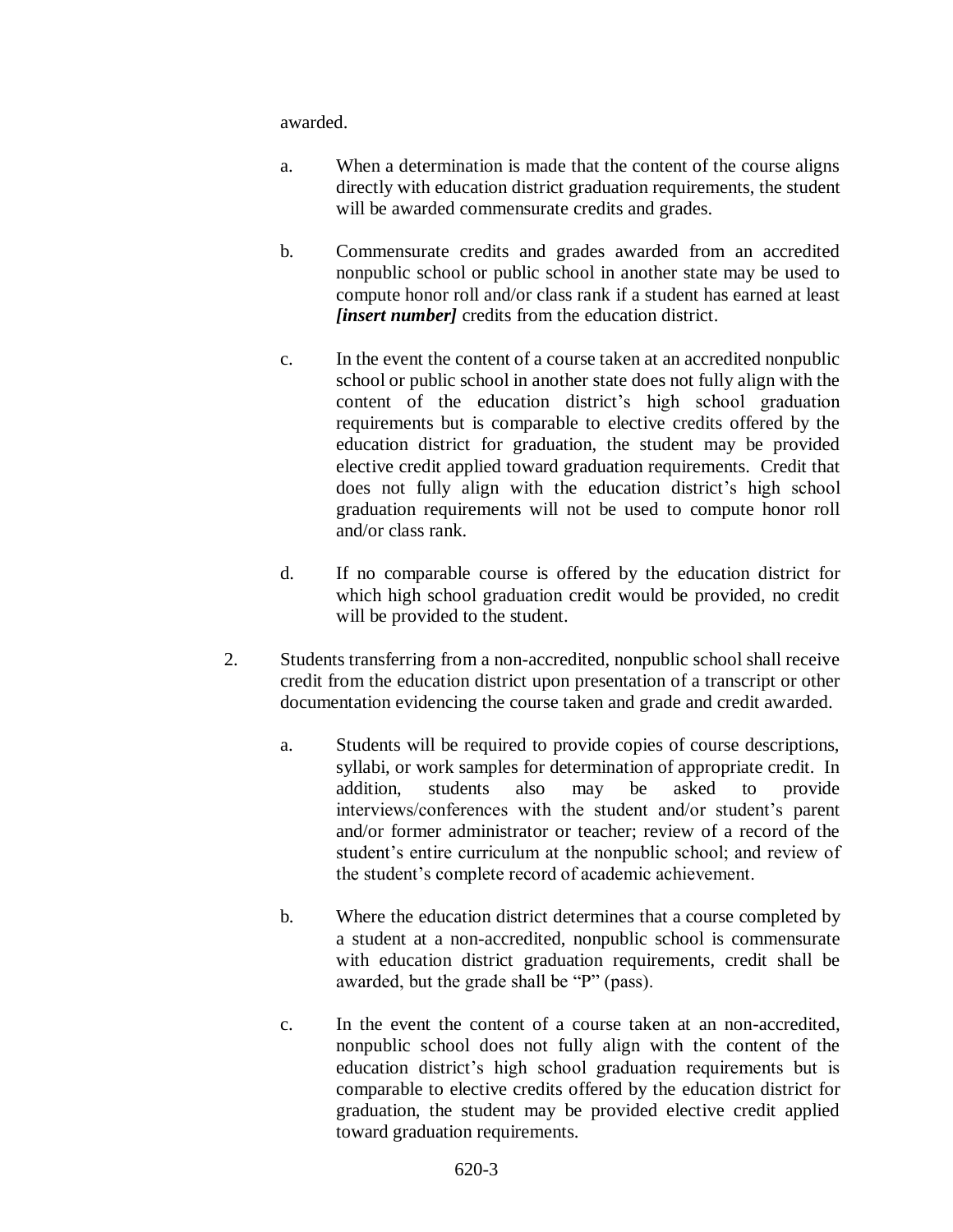- d. If no comparable course is offered by the education district for which local high school graduation credit would be provided, no credit will be provided to the student.
- e. Credit and grades earned from a non-accredited nonpublic school shall not be used to compute honor roll and/or class rank.

## **V. POST-SECONDARY ENROLLMENT CREDIT**

- A. A student who satisfactorily completes a post-secondary enrollment options course or program under Minn. Stat. § 124D.09 that has been approved as meeting the necessary requirements is not required to complete other requirements of the Minnesota Academic Standards content standards corresponding to that specific rigorous course of study.
- B. Secondary credits granted to a student through a post-secondary enrollment options course or program that meets or exceeds a graduation standard or requirement shall be counted toward the graduation and credit requirements of a student completing the Minnesota Academic Standards.
	- 1. Course credit will be considered by the education district only upon presentation of a certified transcript from an eligible institution evidencing the course taken and the grade and credit awarded.
	- 2. Seven quarter or four semester post-secondary credits shall equal at least one full year of high school credit. Fewer post-secondary credits may be prorated.
	- 3. When a determination is made that the content of the post-secondary course aligns directly with a required course for high school graduation, the commensurate credit and grade will be recorded on the student's transcript as a course credit applied toward graduation requirements.
	- 4. In the event the content of the post-secondary course does not fully align with the content of a high school course required for graduation but is comparable to elective credits offered by the education district for graduation, the education district may provide elective credit and the grade will be recorded on the student's transcript as an elective course credit applied toward graduation requirements.
	- 5. If no comparable course is offered by the education district for which high school graduation credit would be provided, the education district will notify the Commissioner, who shall determine the number of credits that shall be granted to a student.
	- 6. When secondary credit is granted for post-secondary credits taken by a student, the education district will record those credits on the student's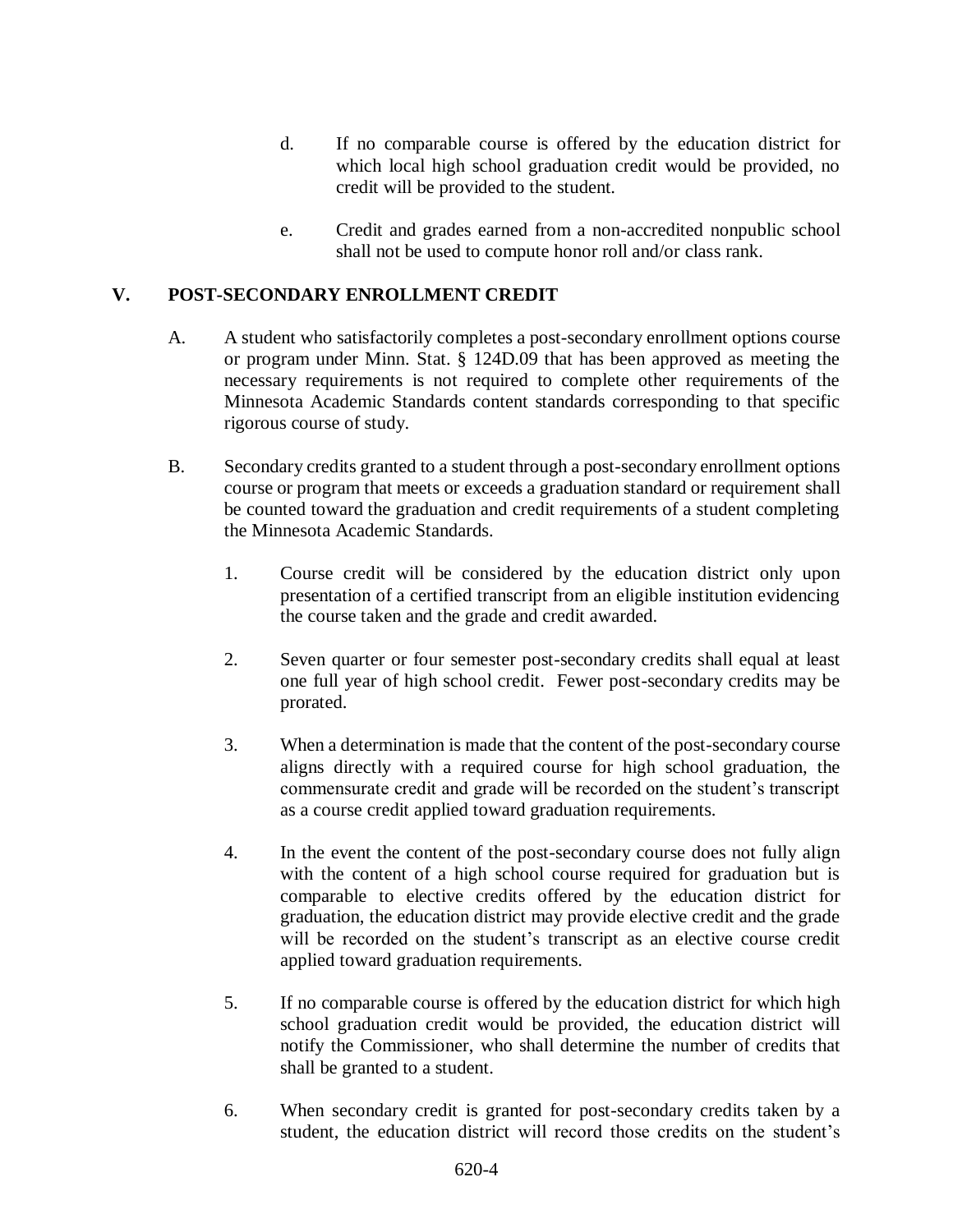transcript as credits earned at a post-secondary institution.

C. A list of the courses or programs meeting the necessary requirements may be obtained from the education district.

# **VI. CREDIT FROM ONLINE LEARNING COURSES**

- A. Secondary credits granted to a student through an online learning course or program that meets or exceeds a graduation standard or requirement shall be counted toward the graduation and credit requirements of a student completing the Minnesota Academic Standards.
- B. Course credit will be considered only upon official documentation from the online learning provider evidencing the course taken and the grade and credit awarded to the student.
- C. When a student provides documentation from an online learning provider, the course credit and course grade shall be recorded and counted toward graduation credit requirements for all courses or programs that meet or exceed the education district's graduation requirements in the same manner as credits are awarded for students transferring from another Minnesota public school as set forth in Section IV.A above.

# **VII. ADVANCED ACADEMIC CREDIT**

- A. The education district will grant academic credit to a student attending an accelerated or advanced academic course offered by a higher education institution or a nonprofit public agency, other than the education district.
- B. Course credit will be considered only upon official documentation from the higher education institution or nonprofit public agency that the student successfully completed the course attended and passed an examination approved by the education district.
- C. When a determination is made that the content of the advanced academic course aligns directly with a required course for high school graduation, the commensurate credit and grade will be recorded on the student's transcript as a course credit applied toward graduation requirements.
- D. In the event the content of the advanced academic course does not fully align with the content of a high school course required for graduation but is comparable to elective credits offered by the education district for graduation, the education district may provide elective credit and the grade will be recorded on the student's transcript as an elective course credit applied toward graduation requirements.
- E. If no comparable course is offered by the education district for which high school graduation credit would be provided, the education district will notify the Commissioner and request a determination of the number of credits that shall be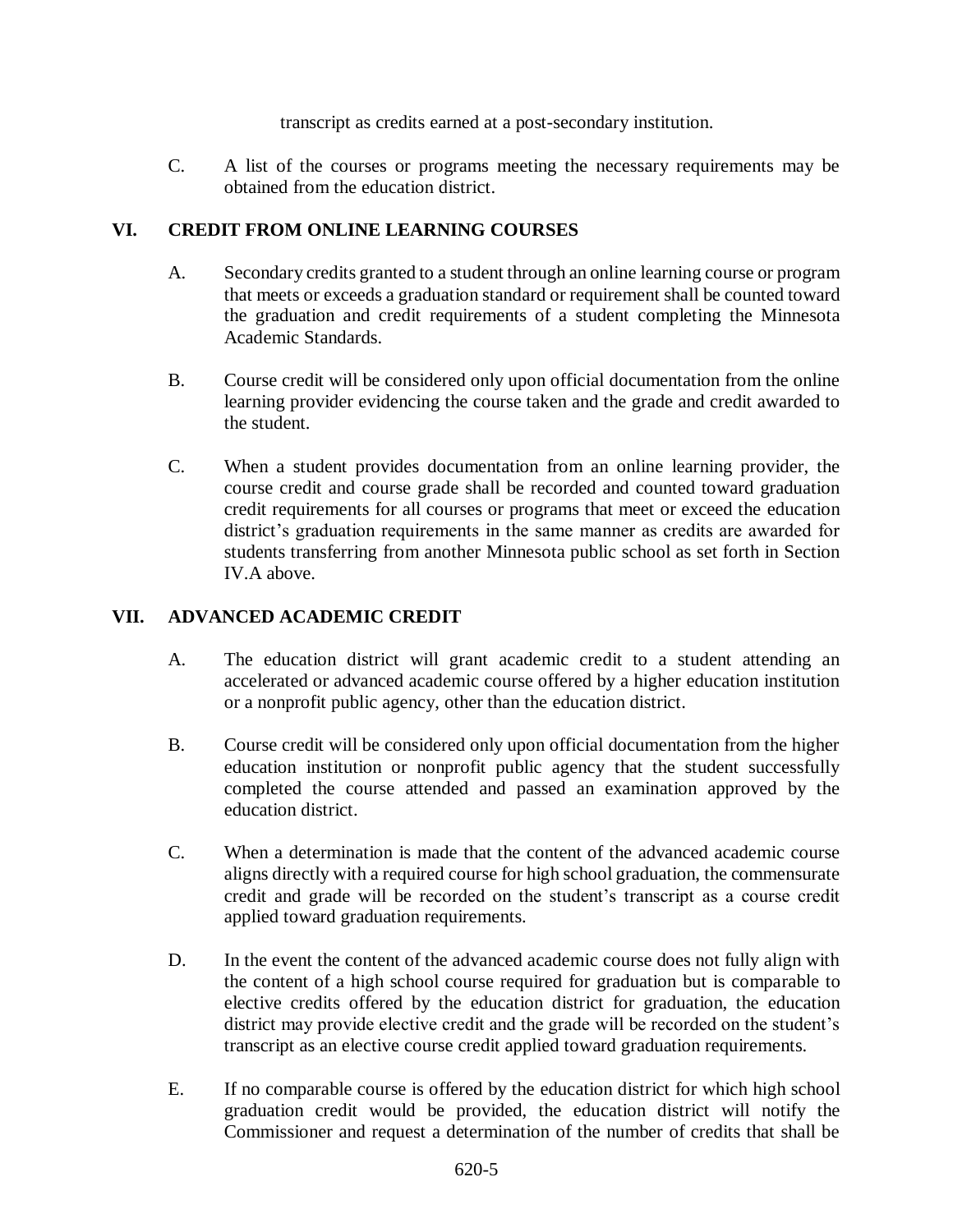granted to a student.

#### **VIII. WEIGHTED GRADES**

*[Note: Education districts must identify in policy whether they offer courses with*  weighted grades. Therefore, education districts must include one of the following *options in their policies.]*

A. The education district does not offer weighted grades.

#### **IX. PROCESS FOR AWARDING CREDIT**

- A. The building principal will be responsible for carrying out the process to award credits and grades pursuant to this policy. The building principal will notify students in writing of the decision as to how credits and grades will be awarded.
- B. A student or the student's parent or guardian may seek reconsideration of the decision by the building principal as to credits and/or grades awarded upon request of a student or the student's parent or guardian if the request is made in writing to the executive director within five school days of the date of the building principal's decision. The request should set forth the credit and/or grade requested and the reason(s) why credit(s)/grade(s) should be provided as requested. Any pertinent documentation in support of the request should be submitted.
- C. The decision of the executive director as to the award of credits or grades shall be a final decision by the education district and shall not be appealable by the student or student's parent or guardian except as set forth in Section IX.D below.
- D. If a student disputes the number of credits granted by the education district for a particular post-secondary enrollment course, online learning course, or advanced academic credit course, the student may appeal the education district's decision to the Commissioner. The decision of the Commissioner shall be final.
- E. At any time during the process, the building principal or executive director may ask for course descriptions, syllabi, or work samples from a course where content of the course is in question for purposes of determining alignment with graduation requirements or the number of credits to be granted. Students will not be provided credit until requested documentation is available for review, if requested.

| <b>Legal References:</b> | Minn. Stat. § 120B.02 (Educational Expectations for Minnesota's Students) |
|--------------------------|---------------------------------------------------------------------------|
|                          | Minn. Stat. § 120B.021 (Required Academic Standards)                      |
|                          | Minn. Stat. § 120B.11 (School District Process)                           |
|                          | Minn. Stat. § 120B.14 (Advanced Academic Credit)                          |
|                          | Minn. Stat. § 123B.02 (General Powers of Independent School Districts)    |
|                          | Minn. Stat. § 123B.445 (Nonpublic Education Council)                      |